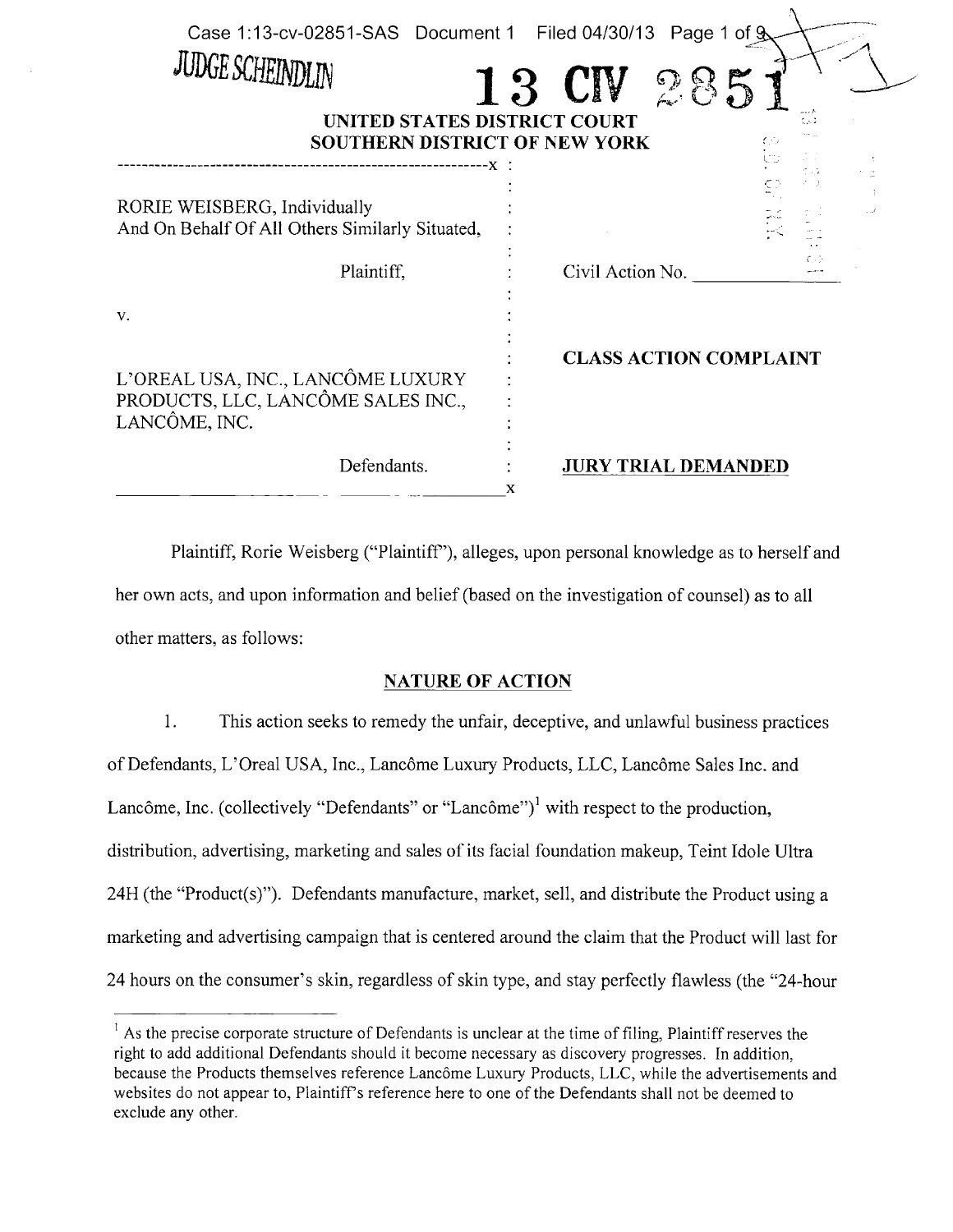#### Case 1:13-cv-02851-SAS Document <sup>1</sup> Filed 04/30/13 Page 2 of 9

Claim"). However, Defendants' advertising and marketing campaign and labeling claims are false and misleading because the Product does not stay on the skin for 24 hours.

2. As explained more fully herein, Lancôme has made, and continues to make, deceptive and misleading claims and promises to consumers about the efficacy of the Product, in a pervasive, nationwide, marketing scheme that confuses and misleads consumers about the true nature of the Product. In reality, the Product does not live up to the claims made by Lancôme.

3. Lancôme knows this, yet designed its marketing and advertising campaign to include indicia of years of scientific research and testing, special technologies, and references to pending patents, for the sole purpose of misleading and deceiving consumers. As a result, Lancôme misleads consumers with false and misleading promises of results it knows it cannot deliver, and does so with one goal in mind  $-$  reaping enormous profits.

4. Through the marketing and sales of the Product, Defendants have worked to convey the singular message: the Product lasts for 24 hours. Each person who has purchased the Product has been exposed to Defendants' misleading advertising message and purchased the Product as a result of that message on the Product labels and/or as part of the advertising.

5. Defendants know that consumers are willing to pay for specialized cosmetics, and have advertised the Product with the intention that consumers rely on the 24-hour Claim and representations made in the advertising and on the Product packaging. Defendants' claims are deceptive and misleading, and have been designed solely to cause consumers to buy the Product. Defendants knew or should have known, at the time they began selling the Product, that it did not last for 24 hours.

6. Plaintiff read and relied on the representations that Lancôme made in its advertising and on the Product itself, namely the 24-hour Claim, when she purchased the Product.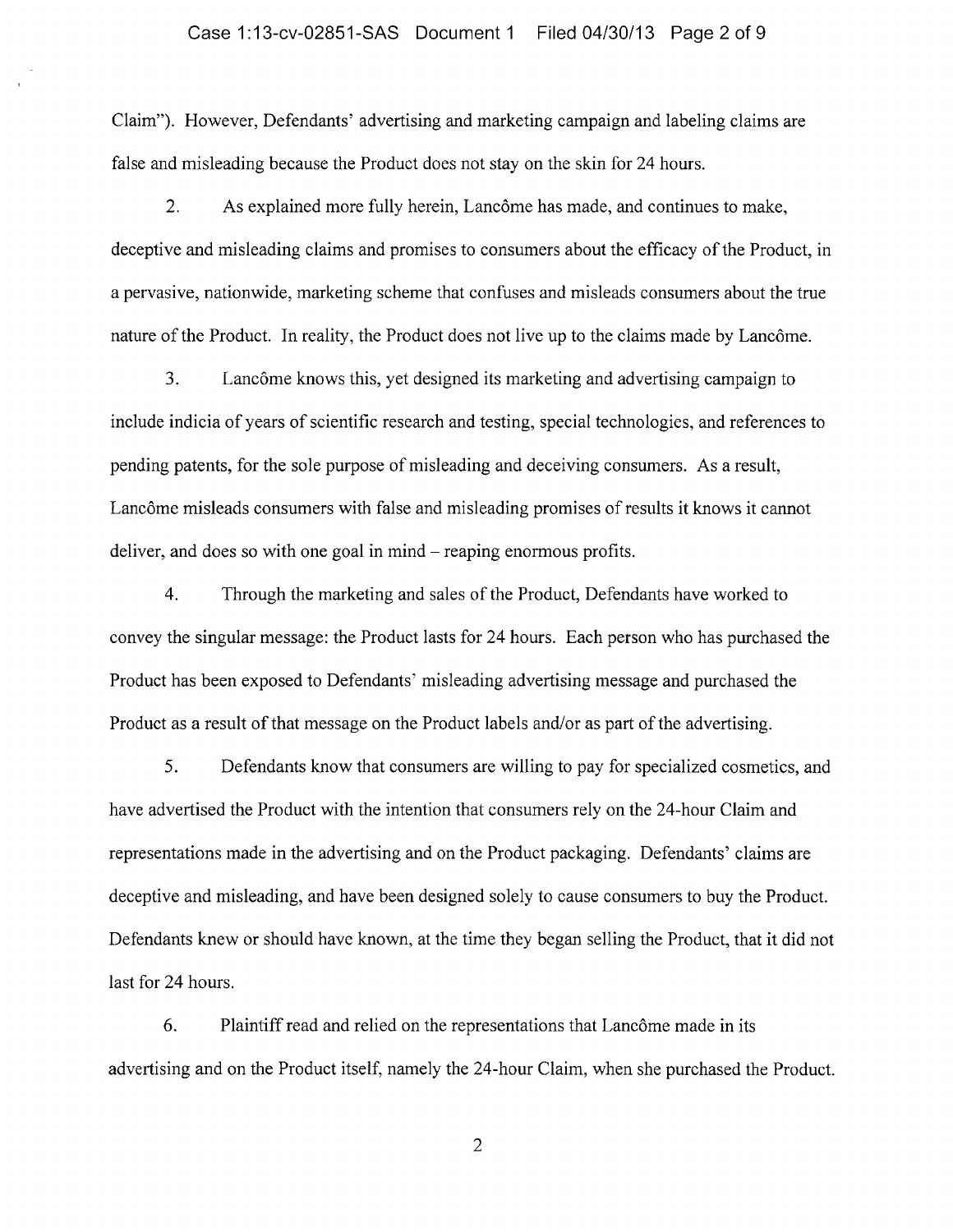#### Case 1:13-cv-02851-SAS Document <sup>1</sup> Filed 04/30/13 Page 3 of 9

Plaintiff and the Class (defined below) paid <sup>a</sup> premium for the Product over foundations that did not purport to provide 24-hour coverage.

7. By relying on the representations that Defendants' Product would stay on her skin for <sup>24</sup> hours and could, thus, do something that other foundation products could not do, Plaintiff and the Class have been damaged and suffered an ascertainable loss by purchasing the Product, which is sold at an inflated price. Plaintiff did not receive the benefit of the bargain, a foundation that provided 24-hour coverage, when she purchased the Product. Instead, she received <sup>a</sup> foundation that, in direct contradiction to Defendants' representations, does not provide full 24 hour coverage for her skin.

8. This class action seeks to provide redress to consumers who have been harmed by the false and misleading marketing practices Defendants have engaged in with respect to the Product. Plaintiff asserts claims, on behalf of herself and the Class, for violations of the New York General Business Law §§ 349-50, and for breach of express warranty and unjust enrichment.

9. Through this action, Plaintiff seeks injunctive relief, actual damages, restitution and/or disgorgement of profits, statutory damages, attorneys' fees, costs, and all other relief available to the Class as a result of Defendants' unlawful conduct.

### PARTIES

10. Plaintiff, Rorie Weisberg, is <sup>a</sup> resident of Monsey, Rockland County, New York and, thus, is a citizen of New York.

11. Defendant, L'Oreal USA, Inc., is <sup>a</sup> Delaware corporation with its principal place of business in Berkeley Heights, New Jersey. L'Oreal USA, Inc., therefore, is <sup>a</sup> citizen of Delaware and New Jersey.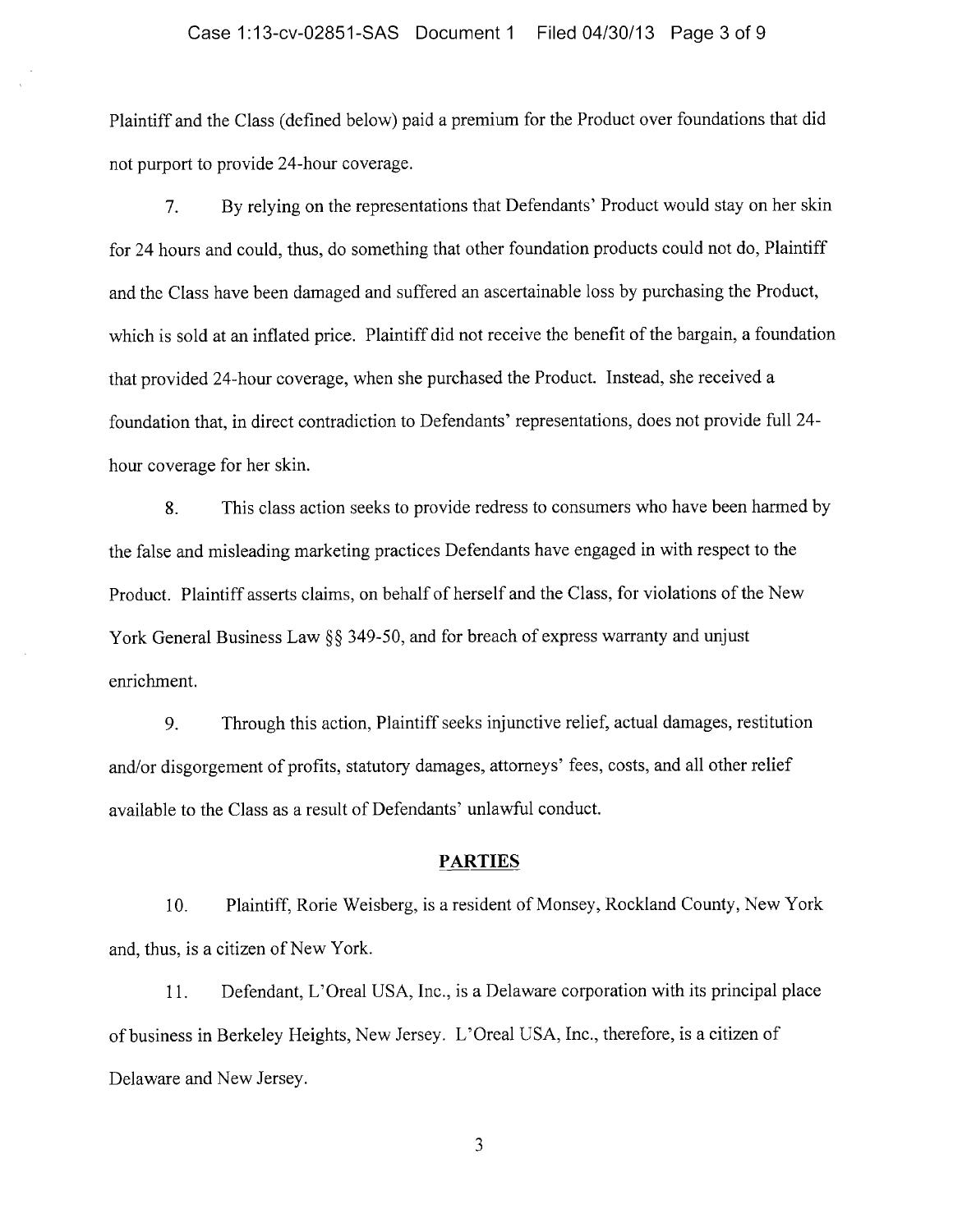12. Defendant, Lancôme Luxury Products, LLC, is <sup>a</sup> limited liability corporation with its address in New York and, thus, is a citizen of New York.

13. Defendant, Lancôme Sales Inc., is <sup>a</sup> Delaware corporation with its principal place of business at 720 Fifth Avenue, New York, NY 10019. Lancôme Sales Inc. is, therefore, a citizen of Delaware and New York.

14. Defendant, Lancôme, Inc., is <sup>a</sup> Delaware corporation with its principal place of business at 52 Vanderbilt Ave., New York, NY 10017-3808. Lancôme, Inc. is, therefore, <sup>a</sup> citizen of Delaware and New York.

15. All of Defendants' actions described in this Complaint are part of, and in furtherance of, the unlawful conduct alleged herein, and were authorized and/or done by Defendants' various officers, agents, employees, or other representatives while actively engaged in the management of Defendants' affairs (or that of their predecessors-in-interest) within the course and scope of their duties and employment, and/or with the actual, apparent, and/or ostensible authority of each of the Defendants.

#### JURISDICTION AND VENUE

16. The claims asserted herein arise under the laws of the State of New York.

17. This Court has original jurisdiction over this action pursuant to 28 U.S.C. 1332(d) because the matter in controversy, upon information and belief, exceeds \$5,000,000, exclusive of interest and costs, and this is a class action in which certain of the Class members and Defendants are citizens of different states.

18. Venue is proper in this District pursuant to 28 U.S.C.  $\S$  1391(b), because many of the acts and transactions alleged herein occurred in substantial part in this District and Defendants are headquartered in this District.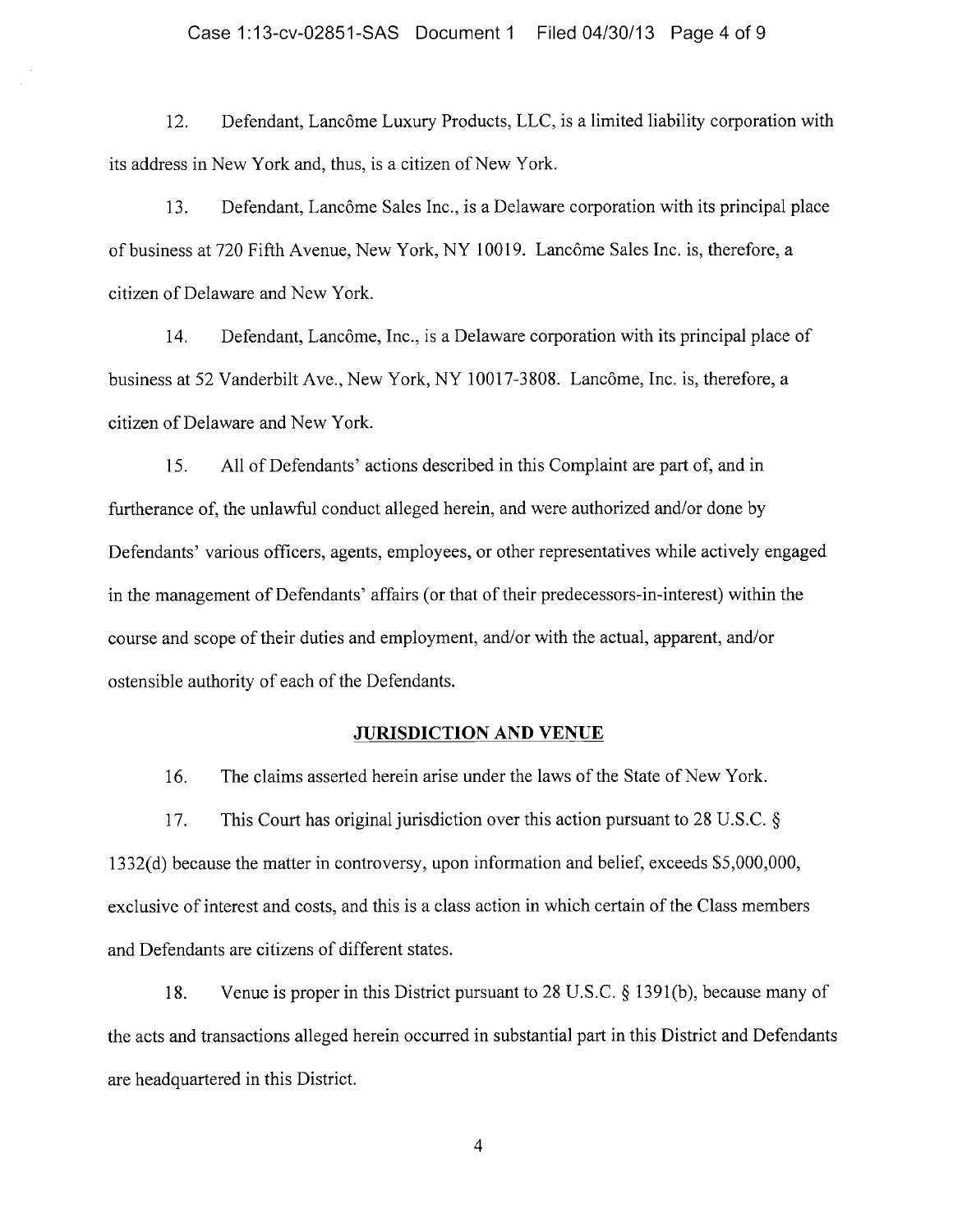## FACTUAL ALLEGATIONS

19. Lancôme is <sup>a</sup> luxury cosmetics house that was founded in France in <sup>1935</sup> by Armand Petitjean. Since 1964, Lancôme has been part of L'Oreal's Luxury Products division, which offers skin care, fragrances, and makeup at higher-end prices.

20. Lancôme's cosmetics are sold at Lancôme counters or department store sections, or over websites, with prominent signage identifying Lancôme as the seller, and the products as Lane6me products. Lancôme products are also packaged in both boxes and <sup>a</sup> product container that identify them as Lancôme products.

21. Regardless of where Plaintiff and the Class purchased the Product  $(i.e.,$  on-line directly from Lancôme, in <sup>a</sup> department store at the Lancôme counter, or from other third-party retailers like Sephora), they were exposed to Lancôme's deceptive and misleading advertising messages and material omissions regarding the efficacy promises of the Product.

22. Department stores are the principal source for higher priced, brand-name cosmetics such as Estee Lauder, Clinique, Chanel, Lancôme and Elizabeth Arden, where these brands are intensely competitive.

23. Such competition is, in part, characterized by claims as to product performance characteristics, which purport to reflect the benefits resulting from the intended use of the products. Product efficacy claims serve the important purpose ofhelping consumers make informed purchase decisions based upon product differentiation.

24. Customers who purchase cosmetics are heavily reliant on product efficacy claims due to diverse expectations, large choice of product alternatives geared to consumer individuality, and rapid roll out of innovation in response to customer trends and demands.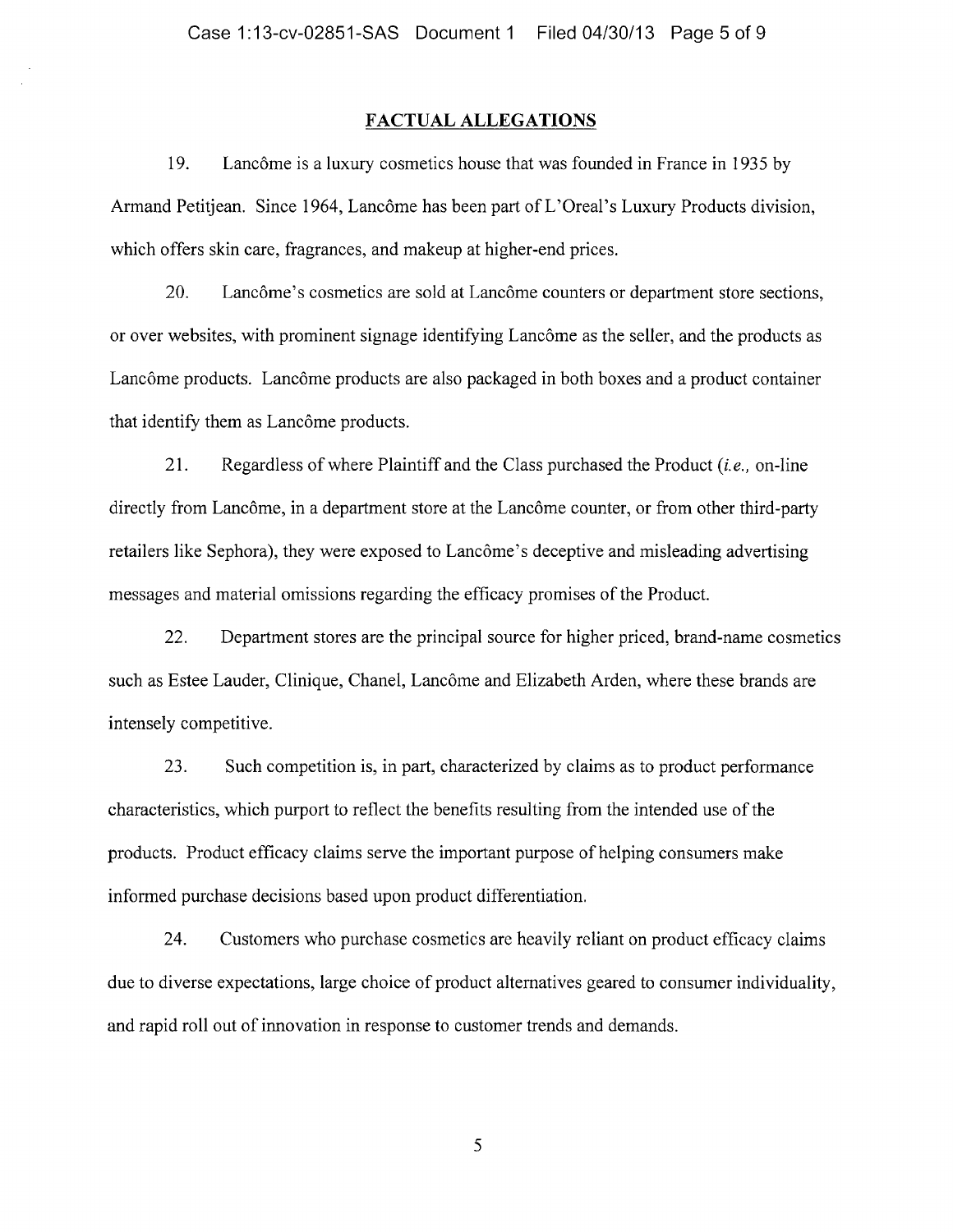## The Product and Its Advertising

25. In or about April 2012, Lancôme introduced <sup>a</sup> new foundation makeup named Teint Idole Ultra 2411, which it purportedly researched for eight years before introduction into the market. The "24H" stands for 24 hours. Lancôme claims that, following application, the Product will remain flawlessly perfect and unified on the skin for <sup>a</sup> full <sup>24</sup> hours, without transfer or caking.

26. Lancôme heavily markets the Product in print media, including the placement of advertisements in such widely circulated magazines as Glamour, Cosmopolitan, Vogue, and 0- The Oprah Magazine, among others.

27. Defendants also tout that the Product was a winner of The Oprah Magazine Makeup 0-ward for 2012.

28. Lancôme uniformly repeats its pervasive 24-hour Claim on the box in which the Product is sold, on the bottle in which it is sold, and through its pervasive advertising campaign in the media and on the internet.

29. For example, Lancôme's proprietary website (www.lancome-usa.com) touts the 24-hour Claim. Under the "Details" heading, Lancôme states:

24-hour wear for divine, lasting perfection

Following 8 years of research, Lancôme unveils its first 24-hour wear foundation for lasting perfection.

With its new EtemalSoft technology, Teint Idole Ultra 24H defeats all challenges. Complexion stays perfectly flawless and unified. Never cakey.

24-hour divine comfort

In perfect affinity with the skin, Teint Idole Ultra 24H is irresistibly comfortable. Its new, blendable and fresh texture leaves the complexion perfectly smooth, velvety matte with no powdery effect.

# Result

The full coverage you need – flaws, pores, redness and all imperfections visibly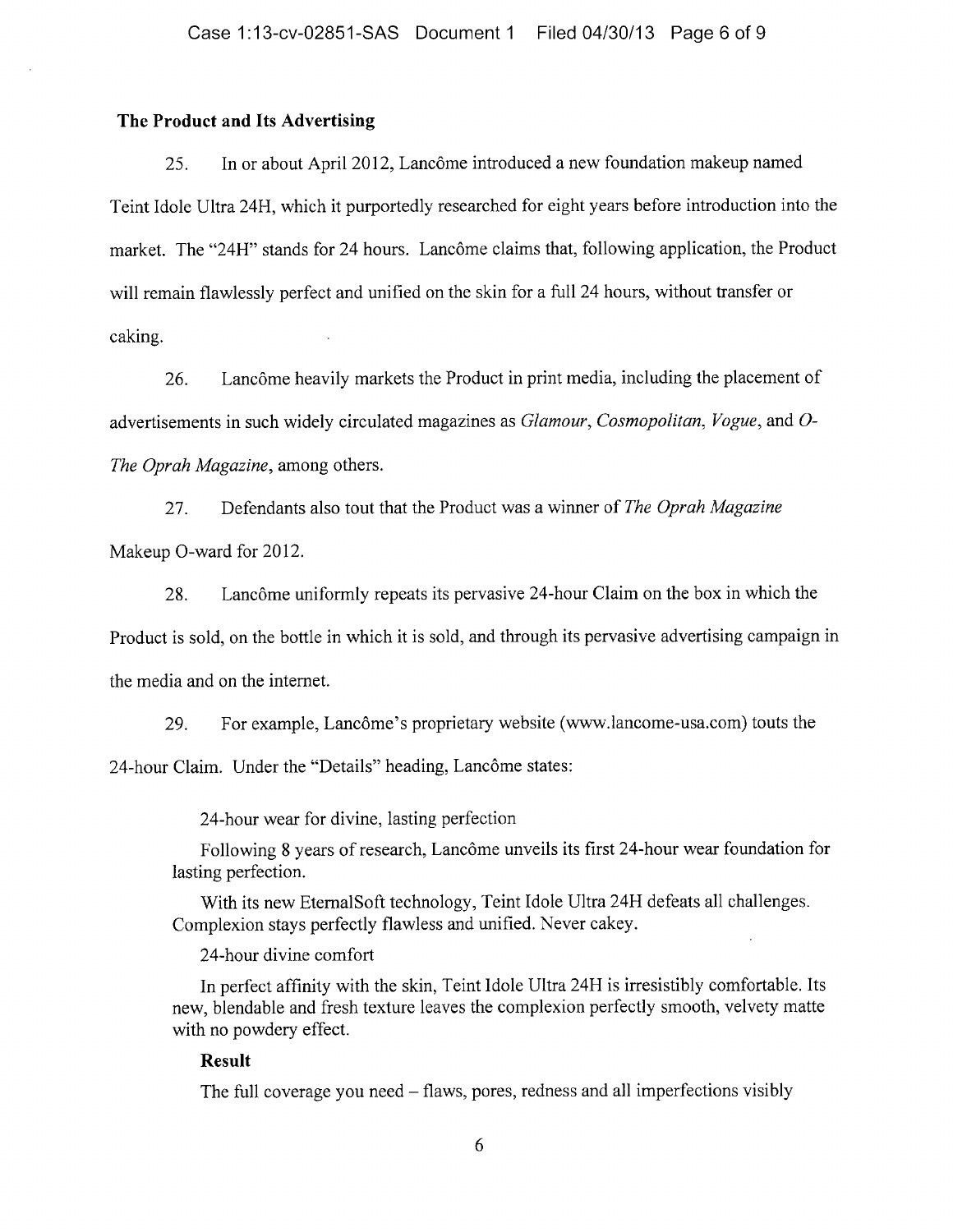disappear. The velvety finish you love for 24-hour lasting perfection and comfort. Full coverage. Velvety matte finish with no powdery effect.

Oil-free. Fragrance-free. Transfer-free. Non-comedogenic. Tested on sensitive skin. Tested under dermatological control. Patent pending.

http://www.Lancôme- usa.com/Teint-Idole-Ultra-

24H/1000554,default,pd.html?cm mmc=LabeliumSearch--GoogleGencric--Foundation--24%20hour%20foundation.

30. In addition, under the "Benefits" area of the website, Lancôme represents that the

benefits include:

Eternalsoft Polymer – allows increased comfort level with ultra-long wear

 $NAI$  pigments – specially coated pigments maintain consistent pH level with skin, so color stays true all day

Perlite and Silica  $-$  two of the most effective oil-absorbing ingredients

http://www.1 ancôme-usa.com/Teint-Idole-Ultra-24H/1000554,default,pd.html?cm mmc LabeliumSearch--GoogleGeneric--Foundation- -24%20 hour%20 foundation

31. The same claims are made on the packaging and bottle of the Product, which refers

to "Retouch-free makeup" and "24h wear for <sup>a</sup> divine, lasting perfection" as well as the "velvety

finish you love for 24 hour lasting perfection and comfort."<sup>2</sup>

32. In fact, the 24-hour Claim is false and materially misleading. The Product does

not perform as claimed for <sup>24</sup> hours or anywhere near 24 hours.

33. A central theme of Lancôme's deceptive marketing campaign, which permeates

throughout its advertisements and Product displays and labels, is that the Product, and the results

promised by Lancôme, are supported by years of scientific research and resulting discoveries.

Lancôme's marketing campaign highlights the purported years of scientific research, the patents,

and testing that, according to Lancôme, supports the promised results.

 $^{2}$  A true and correct copy of a picture of the Product box is attached hereto as Exhibit 1.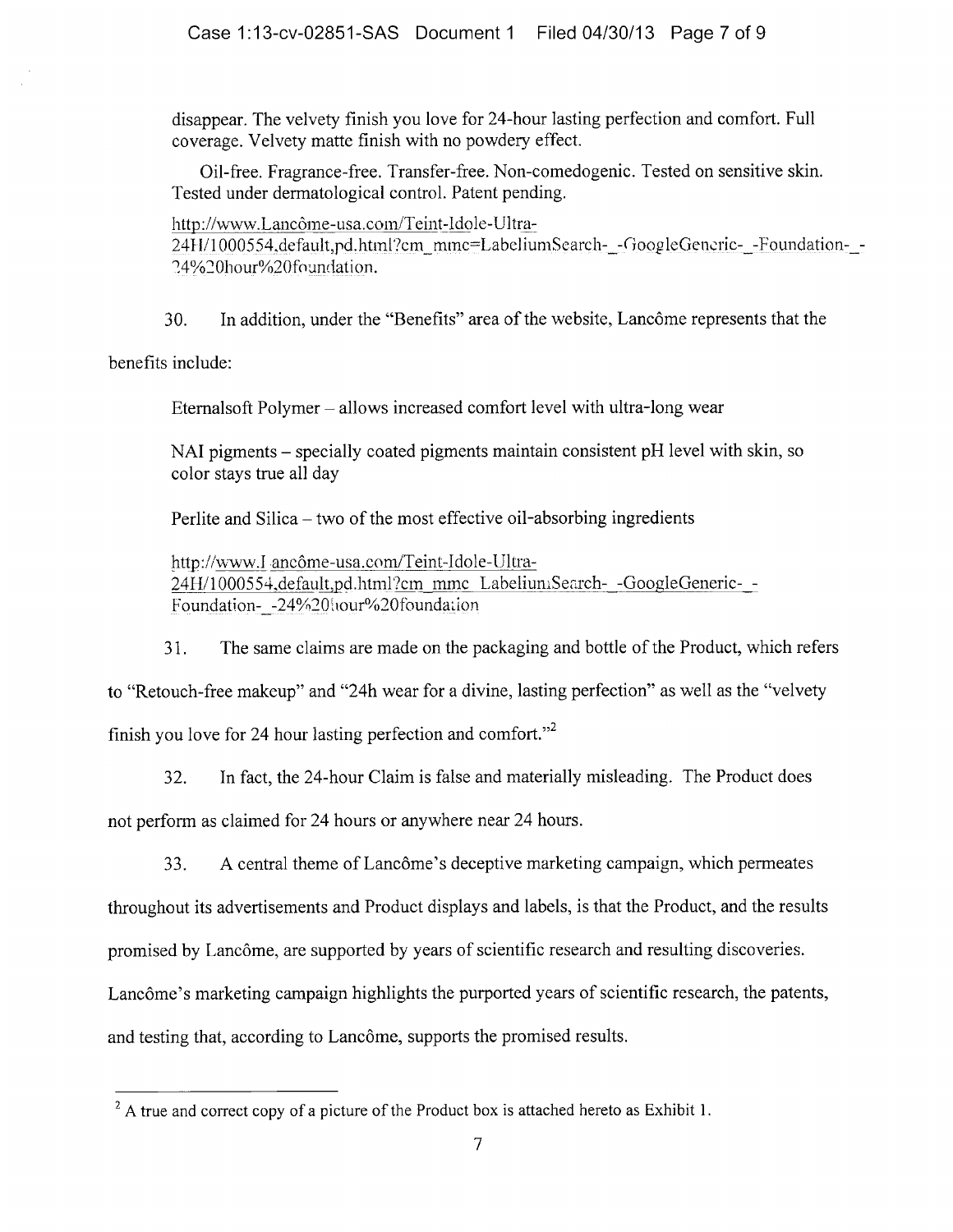#### Case 1:13-cv-02851-SAS Document <sup>1</sup> Filed 04/30/13 Page 8 of 9

34. While such science-based claims and use of the term "patent pending" provide Lancôme with an increased level of credibility among unsuspecting consumers, and therefore lead to increased sales, the purported scientific research is simply part of Lancôme's deceptive and misleading advertising campaign.

35. To validate <sup>a</sup> product efficacy or other performance claims, studies must be comprised of methods that are reliable and reproducible, and must follow well-designed and scientifically valid methodology according to good practices.

36. The process of evaluating <sup>a</sup> product's performance characteristics proceeds from scientific techniques and efficacy testing, which lead to communication of product efficacy characteristics to customers. While methodologies may vary, <sup>a</sup> robust and structured approach to the generation of data is required in order to adequately support product communication, *i.e.* claims relating to efficacy and other product benefits. Lancôme's official website manifests an acute appreciation of this claims validation modality; indeed, its personnel have been in the forefront of modem trends in the efficacy evaluation of cosmetic products on <sup>a</sup> worldwide level.

37. Lancôme does not publish information sufficient to validate its 24-hour Claim, because it has no such information.

### Plaintiff's Experience

38. Plaintiff is an Orthodox Jew and abides by Jewish law by not applying makeup from sundown on Friday until nighttime on Saturday. As such, Plaintiff often wears the same makeup for at least <sup>a</sup> 24-hour period between Friday and Saturday evening.

39. In approximately early April of 2013, Plaintiff purchased a 1-ounce bottle of the Product through Lancome's official website for \$45.00, plus tax.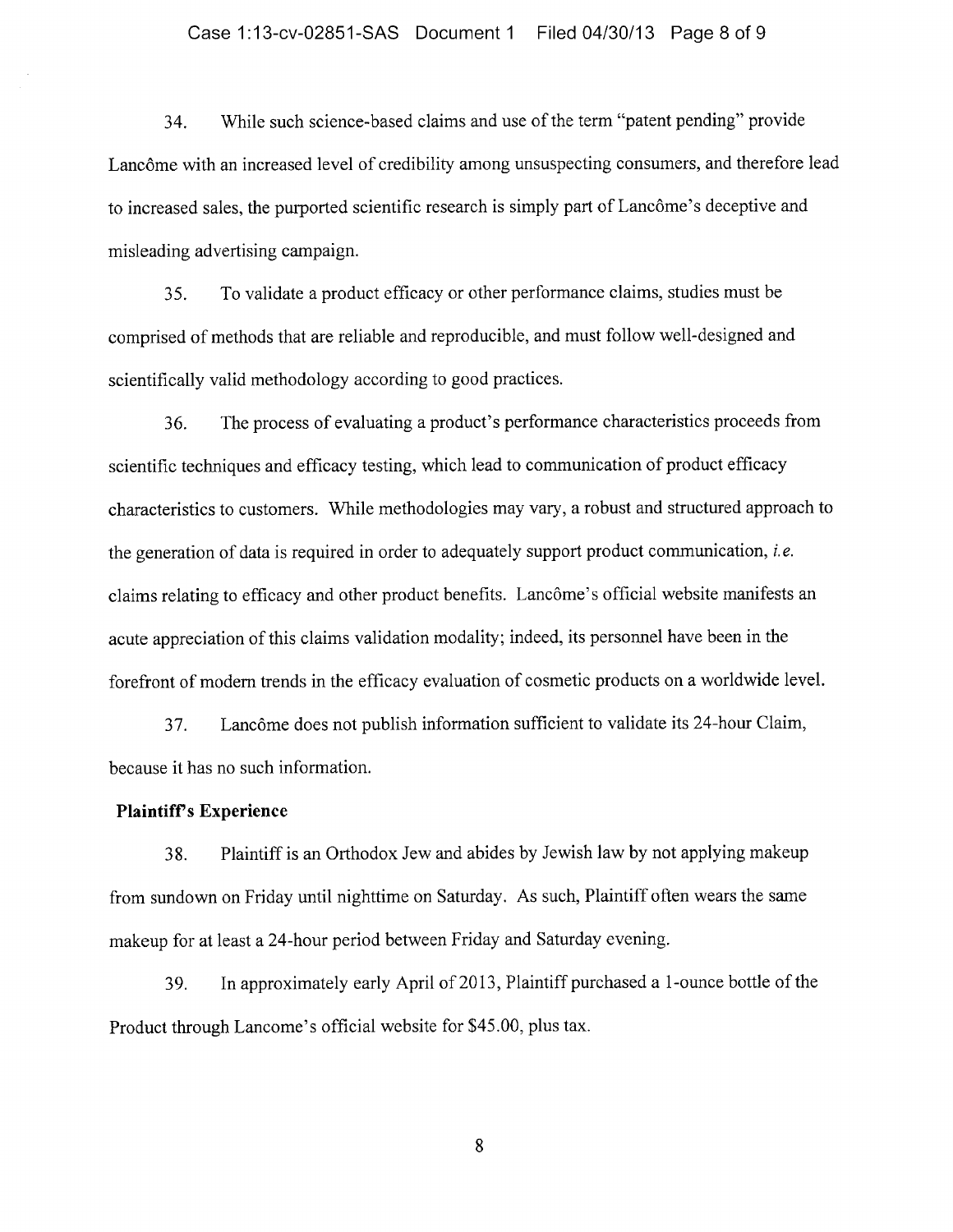#### Case 1:13-cv-02851-SAS Document <sup>1</sup> Filed 04/30/13 Page 9 of 9

40. Plaintiff saw, read and relied on Product efficacy statements made by Lancôme in making her decision to purchase the Product. The efficacy statements relied on by Plaintiff included, for example, the purported, "scientific" research with "new EternalSoft technology," testing claims, and claims that it was "retouch free" and would stay "perfectly flawless" and provide "24 hour lasting perfection and comfort."

41. These false and misleading statements viewed by Plaintiff at Lancome's website were material and influenced her decision to purchase the Product. The 24-hour Claim was central to Plaintiff's purchase decision, as <sup>a</sup> long-lasting makeup assists with her dual objectives of compliance with religious law and enhancement to her natural appearance. Specifically, Plaintiff's eldest son is having his Bar Mitzva celebration in June and Plaintiff was looking for <sup>a</sup> long-lasting foundation that would achieve the foregoing dual objectives over the Bar Mitzva Sabbath.

42. After purchasing the Product, Plaintiff decided to test it from sundown Thursday to sundown Friday to see if she liked it and if the Product worked. Plaintiff did so because she did not want to be stuck wearing the Product over the weekend if it did not work. She applied the Product at approximately 5:00 p.m. on a Thursday. Plaintiff felt that the Product make her skin look very cakey. By Friday morning, Plaintiff's skin was shiny, particularly around her nose. Moreover, the Product that had been applied had faded significantly, making Plaintiff's skin look uneven. It looked like very little of the Product was remaining on Plaintiff's face, which was confirmed when she removed the remainder of the Product at 3:00 p.m. with <sup>a</sup> white cotton ball, where very little of the Product was found on the pad. Based on her experience, Plaintiff did not receive the benefit of longwearing efficacy as claimed by Lancôme in its advertising and on the Product packaging.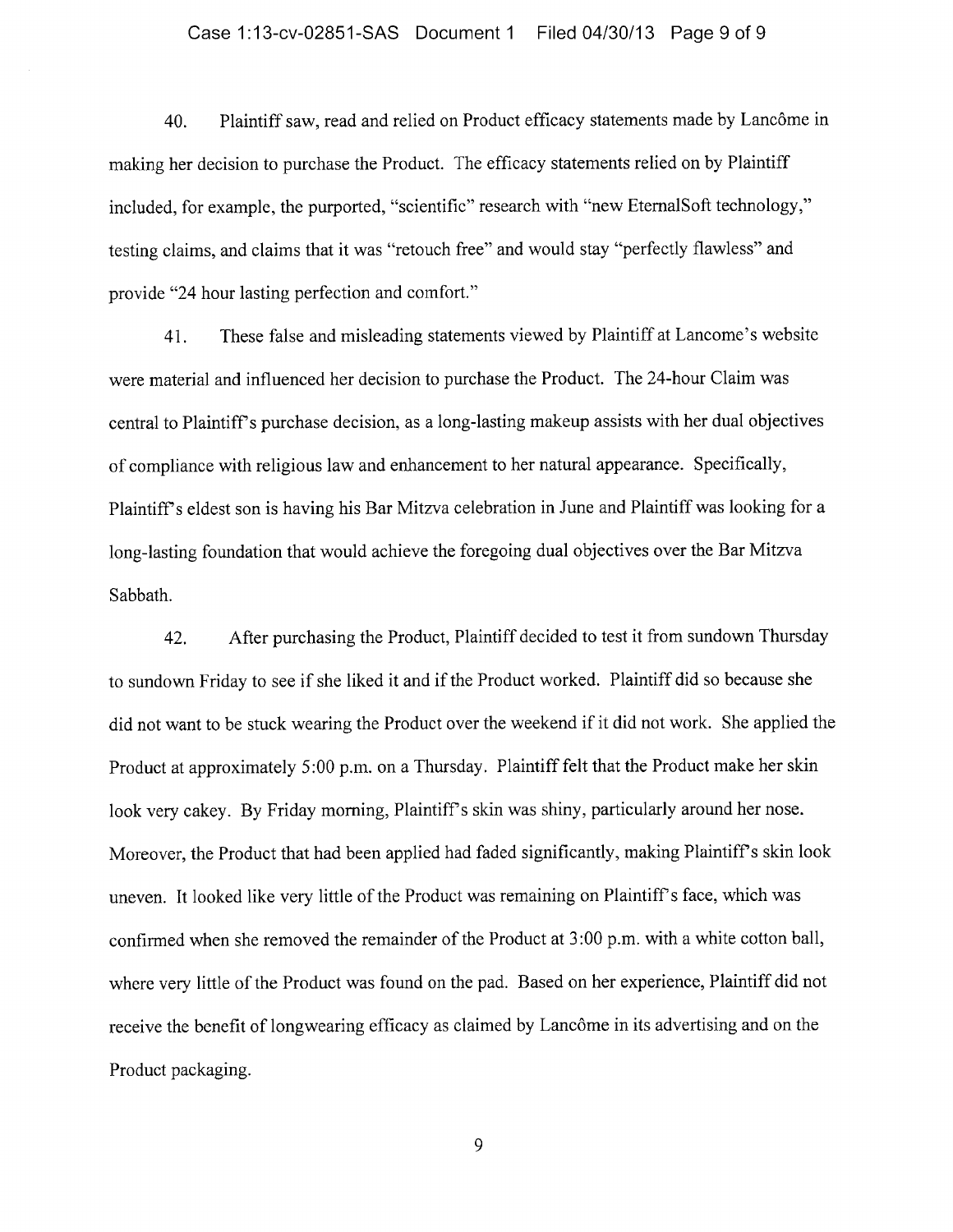#### Case 1:13-cv-02851-SAS Document 1-1 Filed 04/30/13 Page <sup>1</sup> of 10

43. Religious law prohibits Plaintiff from applying makeup on the Sabbath, while the Sabbath is the one day of the week when Plaintiff most wants to appear attractively made up. As such, the 24-hour Claim was material to Plaintiff, who purchased the Product specifically in order to achieve the promised 24-hour "Iongwear." Similarly, consumers who cannot themselves apply makeup and need daily help (e.g. nursing home and assisted living residents) to assist them in the task, have the need for long-wearing makeup, as does the person who applies makeup early in the morning but will not have an opportunity to reapply makeup prior to <sup>a</sup> dinner or other evening engagement. All of such persons, and others, reasonably seek <sup>a</sup> long-wear makeup and could reasonably be expected to purchase the Product because Defendants have represented that the Product produces, on all skin types, <sup>a</sup> freshly made-up appearance for <sup>24</sup> hours.

44. Additionally, there are <sup>a</sup> plethora of online reviews to the effect that, contrary to the 24-hour Claim, the Product breaks down, bronzes, cakes, requires touch-up and otherwise fails to maintain affinity with the skin for more than one-half the claimed period of "divine, lasting perfection."

45. Lancôme knew that the Product's promised results are not possible, i.e., its foundation will not provide the promised 24-hour, longlasting results.

46. In addition to its affirmative misrepresentations and false advertising, Lancôme fails to disclose that its Product does not perform as promised.

47. Until such time as Lancôme ceases to engage in deceptive and misleading advertising and sale of the Product, Plaintiff and the Class will continue to be harmed.

48. Plaintiff and Class members suffered an ascertainable loss and damage, in the amount of the price of the Product, as a result of the improper actions described herein because the Product does not last for 24 hours, as Defendants claim.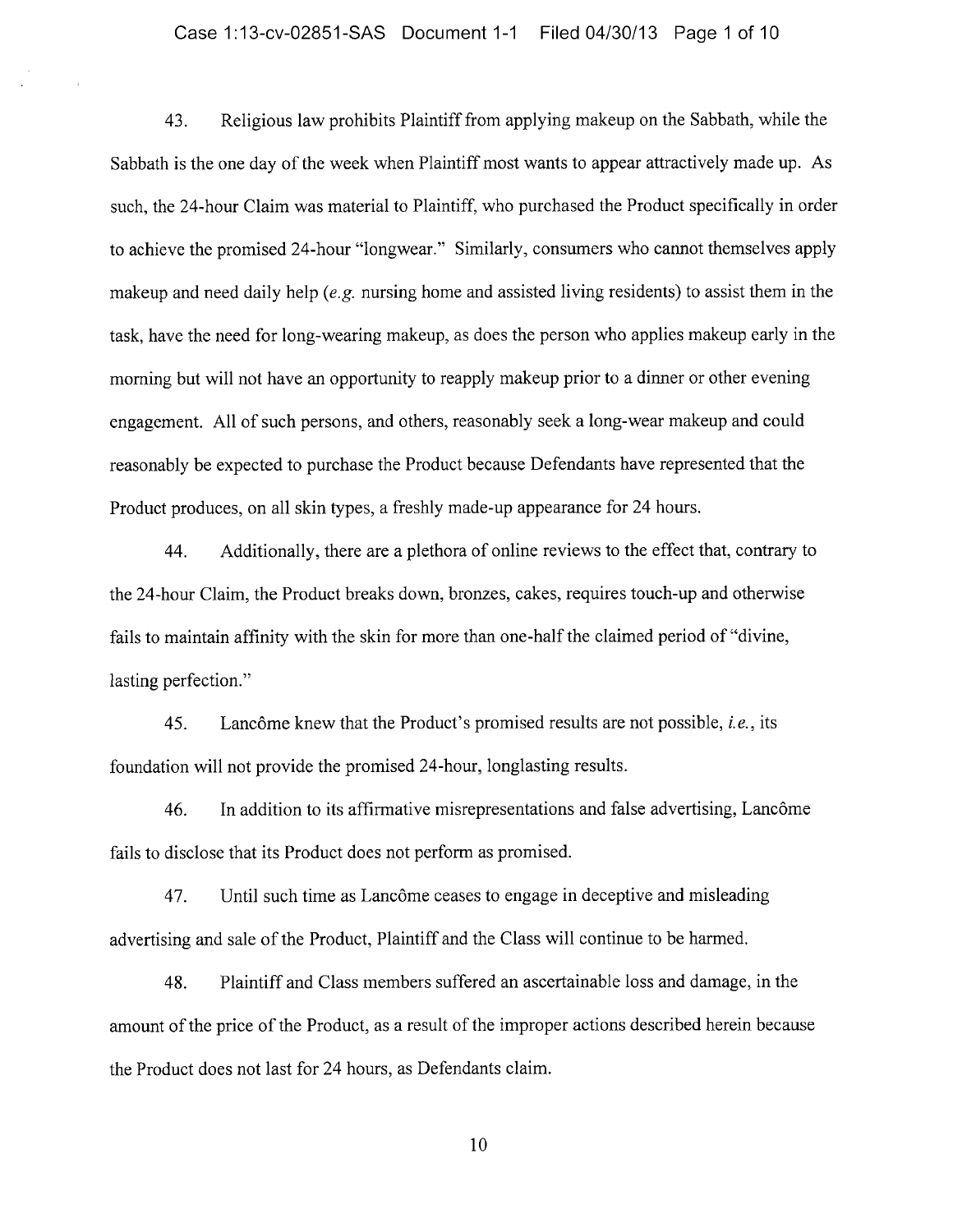# CLASS ACTION ALLEGATIONS

49. Plaintiff brings this action on behalf of herself and all other persons similarly

situated, pursuant to Rule 23 of the Federal Rules of Civil Procedure.

50. The Class and Sub-Class (collectively "Classes") that Plaintiff seeks to represent are defined as follows:

## Nationwide Class:

All persons who purchased Teint Idole Ultra 24H, not for resale, within the United States ("Class").

## New York § 349 Sub-Class:

All persons who purchased Teint Idole Ultra 24H, not for resale, within the State of New York ("New York Sub-Class").

Excluded from the Classes are (a) Defendants, including any entity in which Defendants have <sup>a</sup> controlling interest, and their representatives, officers, directors, employees, assigns and successors; (b) any person who has suffered personal injury or is alleged to have suffered personal injury as <sup>a</sup> result of using the Product; and (c) the Judge to whom this case is assigned.

51. Numerosity/Impracticability of Joinder: The members of the Classes are so numerous that joinder of all members would be impracticable. The proposed Classes include, at a minimum, thousands of members. The precise number of Class members can be ascertained by reviewing documents in Defendants' possession, custody and control or otherwise obtained through reasonable means.

52. Commonality and Predominance: There are common questions of law and fact which predominate over any questions affecting only individual members of the Classes. These common legal and factual questions, include, but are not limited to the following: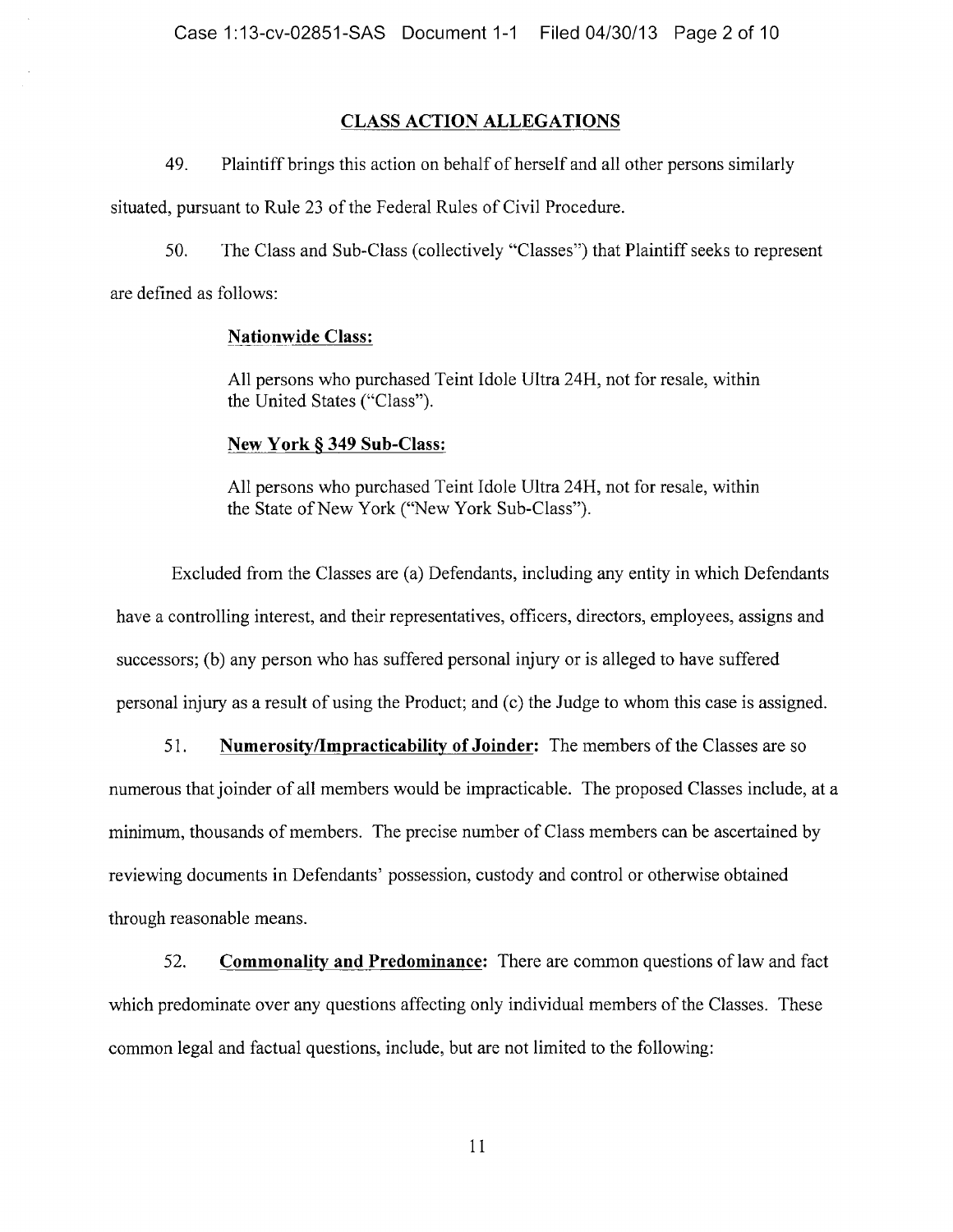a. whether Lancôme engaged in a pattern of fraudulent, deceptive and misleading conduct targeting the public through the marketing, advertising, promotion and/or sale of the Product;

b. whether Lancôme's acts and omissions violated New York General Business Law, Deceptive Acts and Practices, N.Y. Gen. Bus. Law §§ 349-50, and breached express warranties;

c. whether Lancôme made material misrepresentations of fact or omitted material facts to Plaintiff and the Classes regarding the marketing, promotion, advertising and sale of the Product, which material misrepresentations or omissions operated as fraud and deceit upon Plaintiff and the Classes;

d. whether Lancôme's false and misleading statements of fact and concealment of material facts regarding the Product were intended to deceive the public;

e. whether, as <sup>a</sup> result of Lancôme's misconduct, Plaintiff and the Classes are entitled to equitable relief and other relief, and, if so, the nature of such relief; and

f. whether Plaintiff and the members of the Classes have sustained ascertainable loss and damages as a result of Lancôme's acts and omissions, and the proper measure thereof.

53. Typicality: Plaintiff's claims are typical of the claims of the members of the Classes she seeks to represent. Plaintiff and all Class members have been injured by the same wrongful practices in which Defendants have engaged. Plaintiff's claims arise from the same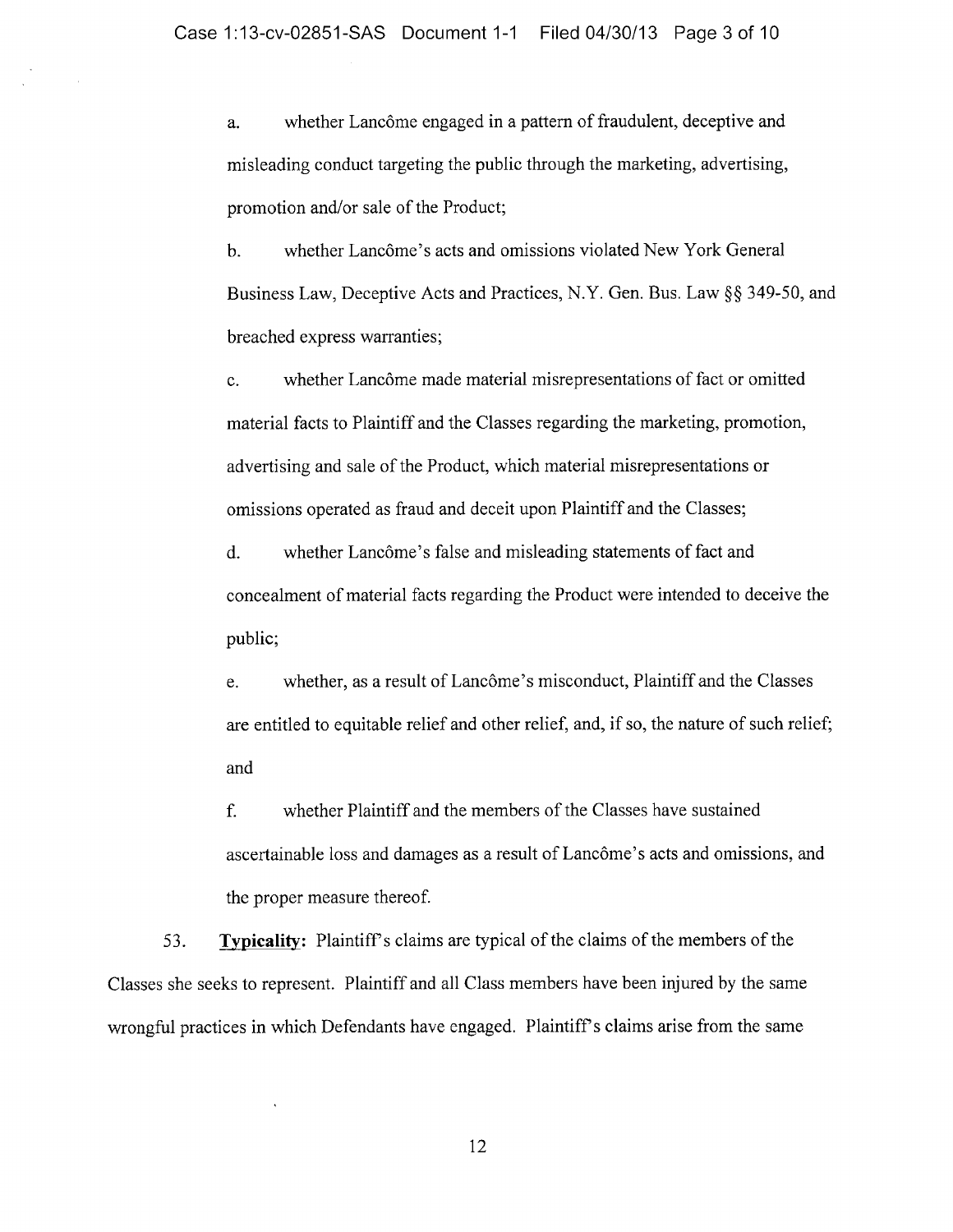practices and course of conduct that give rise to the claims of the Class members, and are based on the same legal theories.

54. Adequacy: Plaintiff is <sup>a</sup> representative who will fully and adequately assert and protect the interests of the Classes, and has retained Class counsel who are experienced and qualified in prosecuting class actions. Neither Plaintiff nor her attorneys have any interests which are contrary to or conflicting with the Classes.

55. Superiority: A class action is superior to all other available methods for the fair and efficient adjudication of this lawsuit, because individual litigation of the claims of all Class members is economically unfeasible and procedurally impracticable. While the aggregate damages sustained by the Classes are likely in the millions of dollars, the individual damages incurred by each Class member resulting from Defendants' wrongful conduct are too small to warrant the expense of individual suits. The likelihood of individual Class members prosecuting their own separate claims is remote, and, even if every Class member could afford individual litigation, the court system would be unduly burdened by individual litigation of such cases. Individual members of the Classes do not have <sup>a</sup> significant interest in individually controlling the prosecution of separate actions, and individualized litigation would also present the potential for varying, inconsistent, or contradictory judgments and would magnify the delay and expense to all of the parties and to the court system because of multiple trials of the same factual and legal issues. Plaintiff knows of no difficulty to be encountered in the management of this action that would preclude its maintenance as <sup>a</sup> class action. In addition, Lancôme has acted or refused to act on grounds generally applicable to the Classes and, as such, final injunctive relief or corresponding declaratory relief with regard to the members of the Classes as <sup>a</sup> whole is appropriate.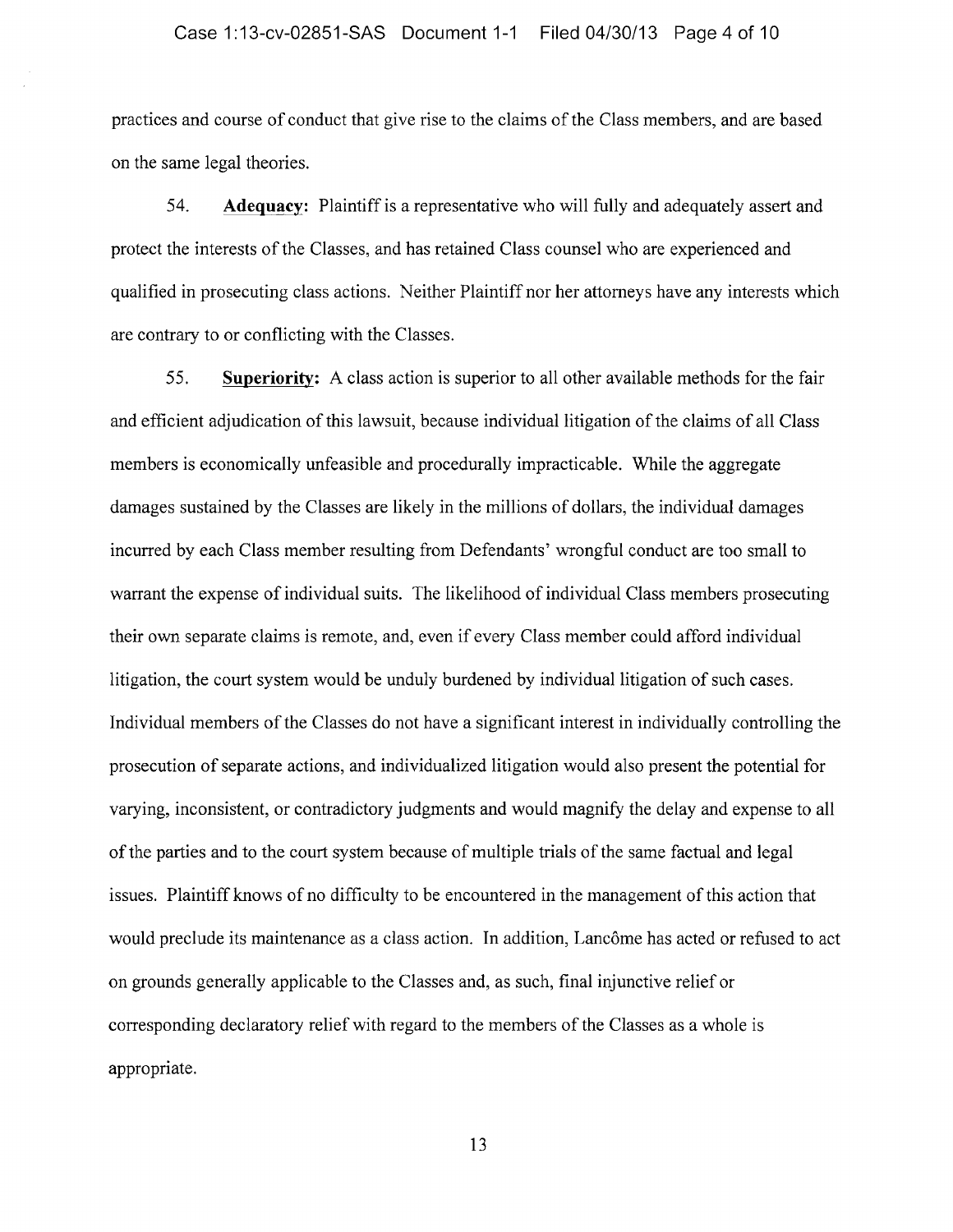56. Plaintiff will not have any difficulty in managing this litigation as <sup>a</sup> class action.

# FIRST COUNT VIOLATION OF NEW YORK GENERAL BUSINESS LAW (Deceptive Acts and Practices, N.Y. Gen. Bus. Law §§ 349-350 on behalf the Classes)

57. Plaintiff incorporates the allegations set forth above as iffully set forth herein.

58. Lanetime's business acts and practices and/or omissions alleged herein constitute deceptive acts or practices under the New York General Business Law, Deceptive Acts and Practices, N.Y. Gen. Bus. Law  $\S$  349-50 ("NYGBL"), which were enacted to protect the consuming public from those who engage in unconscionable, deceptive or unfair acts or practices in the conduct of any business, trade or commerce.

59. The practices ofLancôme, described throughout this Complaint, were specifically directed to consumers and violate the NYGBL for, *inter alia*, one or more of the following reasons:

a. Lancôme engaged in deceptive, unfair and unconscionable commercial practices in failing to reveal material facts and information about the Product, which did, or tended to, mislead Plaintiff and the Classes about facts that could not reasonably be known by them;

b. Lancôme failed to reveal facts that were material to the transactions in light of representations of fact made in a positive manner;

c. Lancôme caused Plaintiff and the Classes to suffer <sup>a</sup> probability of confusion and <sup>a</sup> misunderstanding of legal rights, obligations and/or remedies by and through its conduct;

d. Lancôme failed to reveal material facts to Plaintiff and the Classes with the intent that Plaintiff and the Class members rely upon the omission;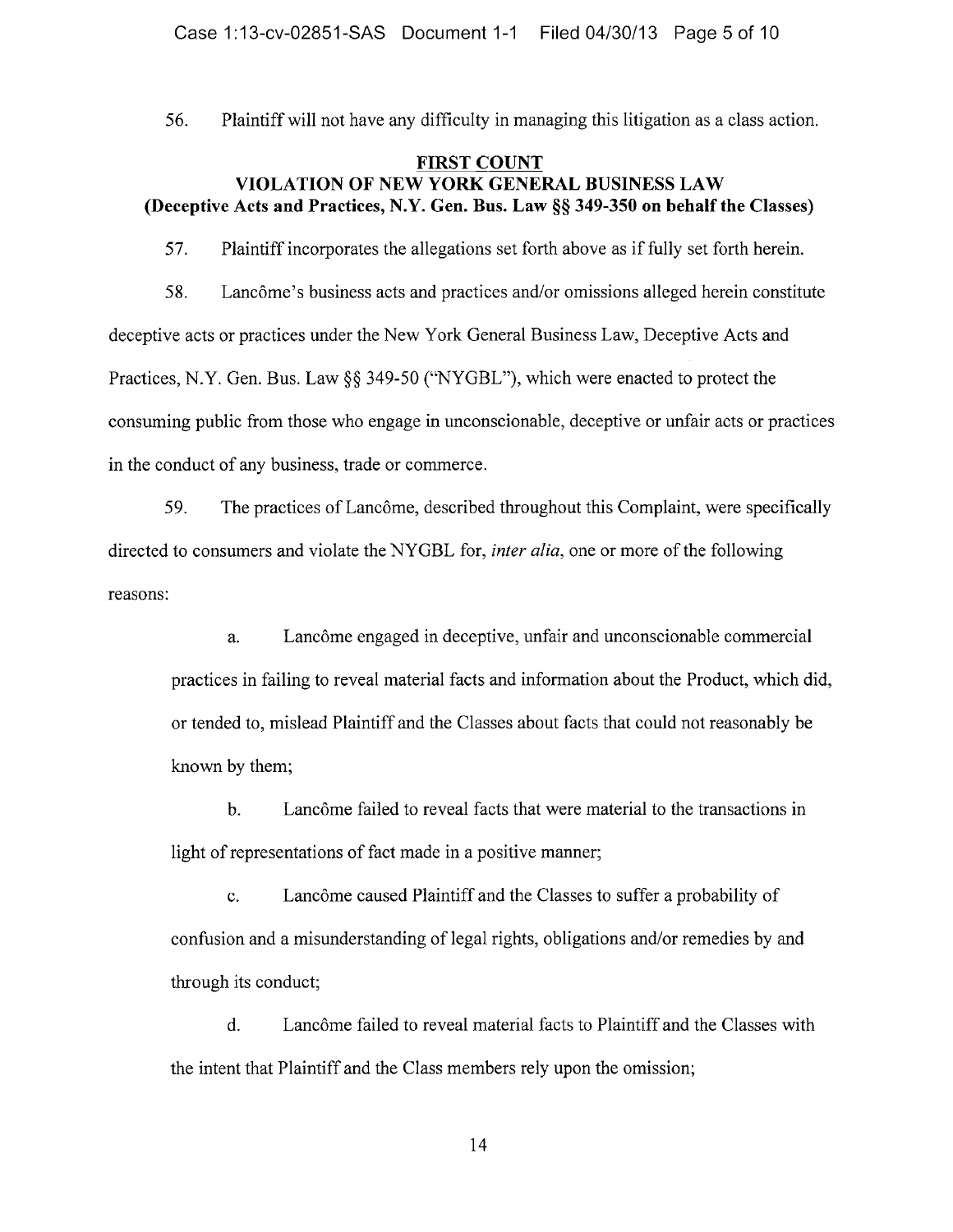e. Lancôme made material representations and statements of fact to Plaintiff and the Classes that resulted in Plaintiff and the Class reasonably believing the represented or suggested state of affairs to be other than what they actually were;

f. Lancôme intended that Plaintiff and the other members of the Classes rely on its misrepresentations and omissions, so that Plaintiff and other Class members would purchase the Product; and

g. Lancôme knowingly and falsely represented and advertised that the Product was fit to be used for the purpose for which it was intended, 24-hour use, when Lancôme knew that the Product did not work as promised.

60. Under all of the circumstances, Lancôme's conduct in employing these unfair and deceptive trade practices was malicious, willful, wanton and outrageous such as to shock the conscience of the community and warrant the imposition of punitive damages.

61. Lancôme's actions impact the public interest because Plaintiff and members of the Classes were injured in exactly the same way as thousands of others purchasing the Product as <sup>a</sup> result of and pursuant to Lancôme's generalized course of deception.

62. By committing the acts alleged in this Complaint, Lancôme has misled Plaintiff and the Classes into purchasing the Product, in part or in whole, due to an erroneous belief that the Product will maintain affinity with the skin for <sup>24</sup> hours without the need for touch up. This is a deceptive business practice that violates NYGBL  $\S$  349. The coordinate advertising violates **NYGBL § 350.** 

63. Lancôme's 24-hour Claim misled Plaintiff, and is likely in the future to mislead reasonable consumers. Had Plaintiff and other members of the Classes known of the true facts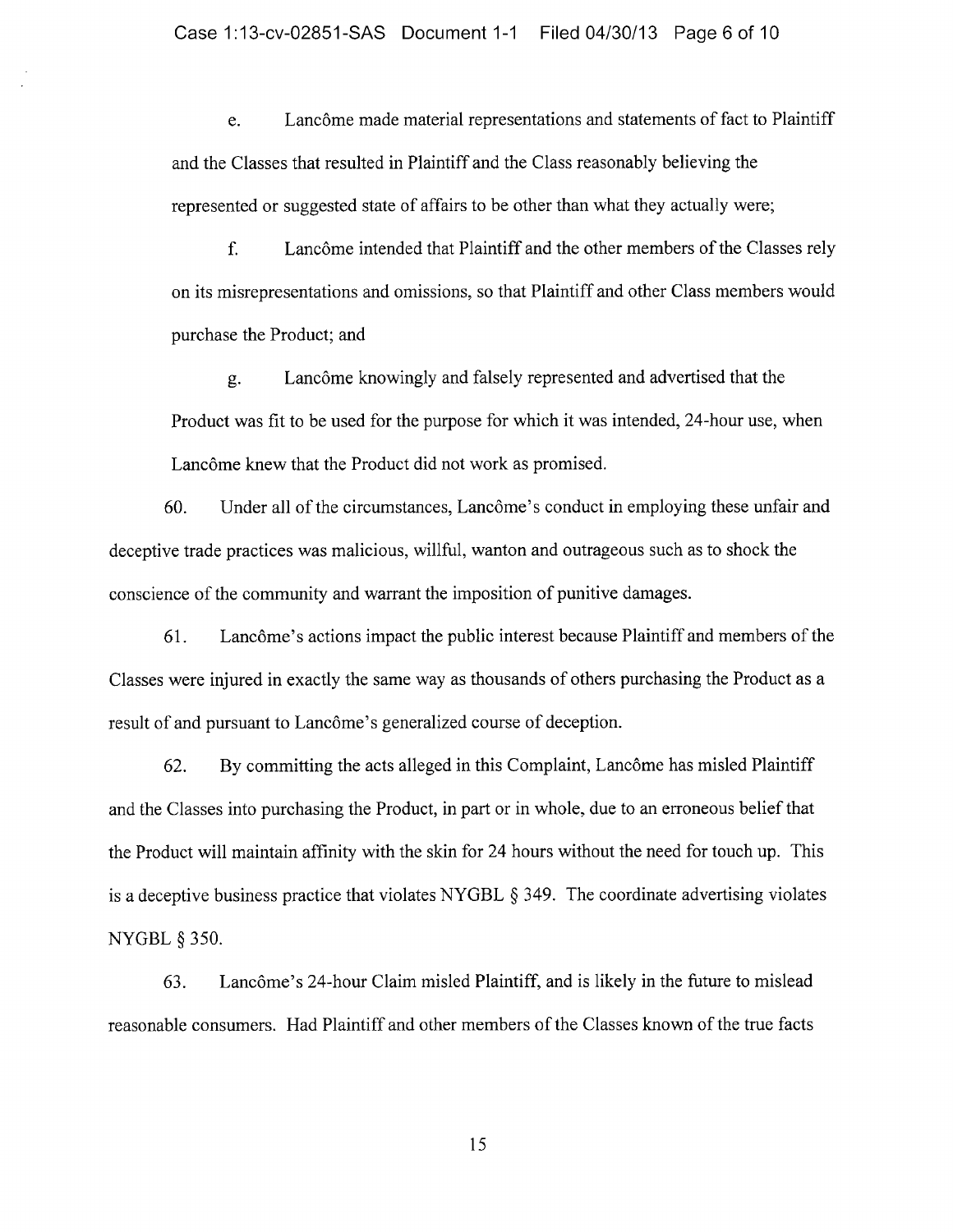about the Product's failure to work as promised, they would not have purchased the Product or paid substantially less for the Product.

64. The foregoing acts, omissions and practices set forth in connection with Defendants' violations of NYGBL  $\S$  349 and  $\S$  350 proximately caused Plaintiff and other members of the Classes to suffer actual damages in the form of, *inter alia*, monies spent to purchase the Product, and are entitled to recover such damages, together with equitable and declaratory relief, appropriate damages, including punitive damages, attorneys' fees and costs of suit.

# SECOND COUNT BREACH OF EXPRESS WARRANTY (On behalf of the Nationwide Class)

65. Plaintiff incorporates the allegations set forth above as iffully set forth herein.

66. As an express warrantor, manufacturer and merchant, Lancôme had certain obligations under N.Y.U.C.C.  $\S$  2-313 to conform the Product to its express warranties.

67. Plaintiff, and each member of the Class, formed <sup>a</sup> contract with Lancôme at the time they purchased the Product. The terms of that contract include the promises and affirmations of fact made by Lancôme on the labels of the Product and through the advertising and marketing campaign, as alleged above. The Product labeling and advertising constitute express warranties, became part of the basis of the bargain, and are part of a standardized contract between Plaintiff and the members of the Class, on the one hand, and Lancôme, on the other.

68. All conditions precedent to Lancôme's liability under the warranty have been performed by Plaintiff and the Class, except as may have been excused or prevented by the conduct of Lancôme or by operation of law in light of Defendants' unconscionable conduct described throughout this Complaint.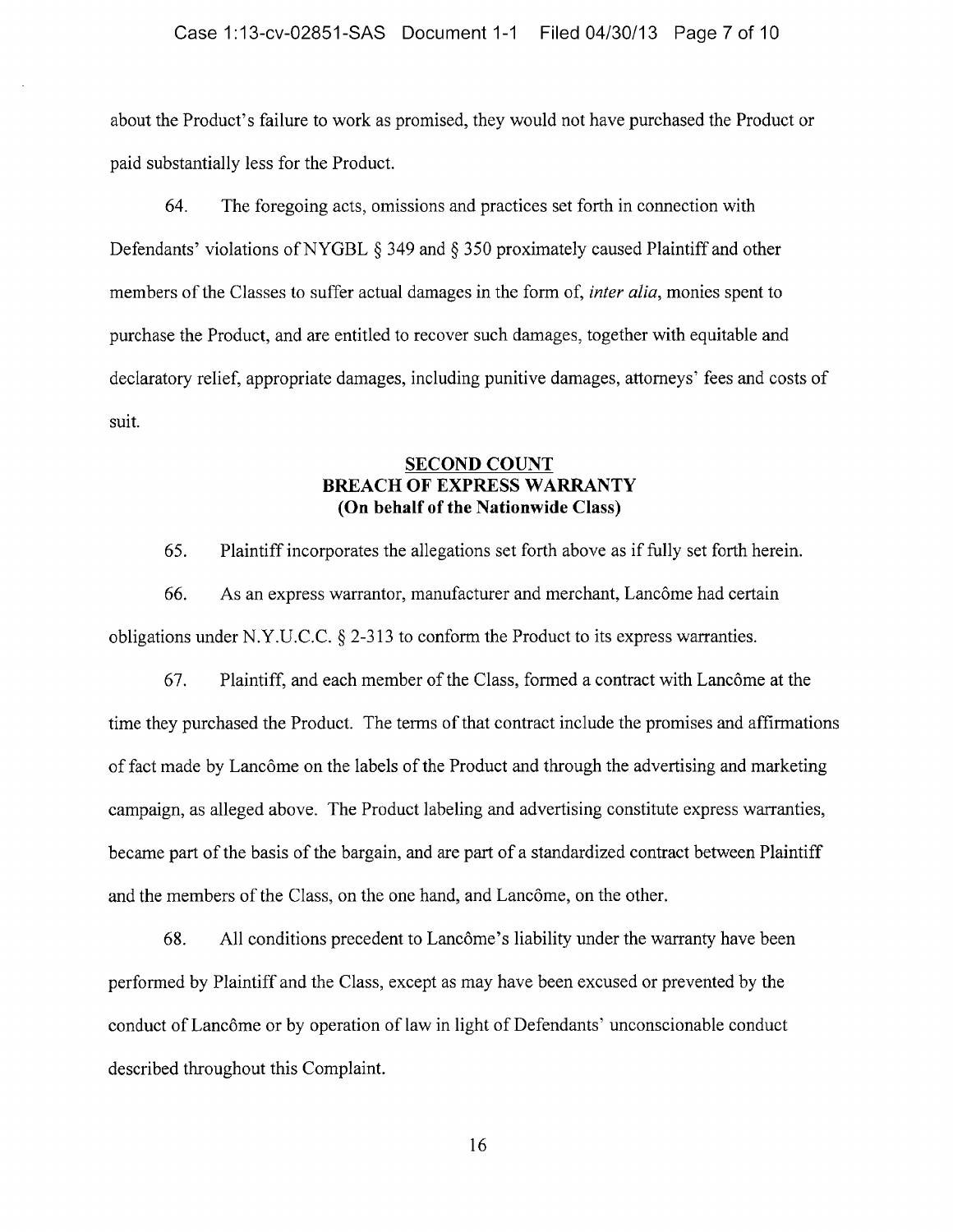69. Lane6 Let breached the terms of the express warranty by not providing a Product that provided the benefits promised.

70. Lancôme received timely notice regarding the problems at issue in this litigation and, notwithstanding such notice, has failed and refused to offer an effective remedy.

71. In addition, Lancôme has received, on information and belief, numerous complaints and other notices from consumers advising them of the failure of the Product to meet the promised 24-hour Claim.

72. As a result of Lancôme's breach of warranty, Plaintiff and the Class have been damaged in the amount of the purchase price of the Product.

# **THIRD COUNT** UNJUST ENRICHMENT (On behalf of the Nationwide Class)

73. Plaintiff incorporates the allegations set forth above as iffully set forth herein.

74. It would be inequitable for Lancôme to be allowed to retain the benefits which Lancôme was aware of, and which it obtained from its fraudulent misrepresentations and false advertising and labeling, at the expense of Plaintiff and members of the Class.

75. Plaintiff and members of the Class are entitled to the establishment of a constructive trust upon the benefits to Lancôme from the unjust enrichment and inequitable conduct.

## PRAYER FOR RELIEF

WHEREFORE, Plaintiff, on behalf of herself and the Classes, prays for judgment against Defendants granting the following relief:

A. An order certifying this case as <sup>a</sup> class action and appointing Plaintiff as Class representative and Plaintiff's counsel to represent the Classes;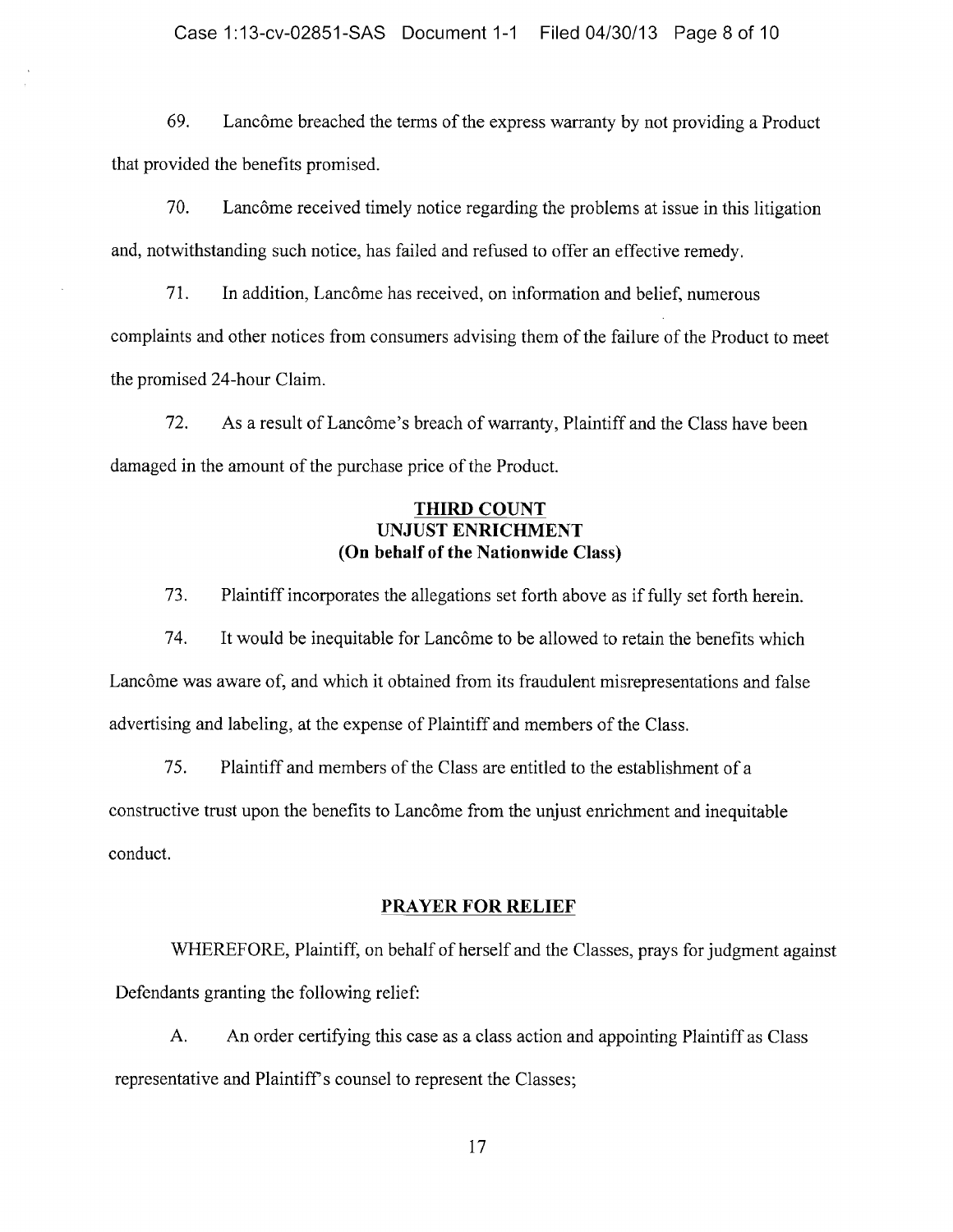B. Restitution and disgorgement of all amounts obtained by Lancôme as a result of its misconduct, together with interest thereon from the date of payment, to the victims of such violations;

C. All recoverable compensatory and other damages sustained by Plaintiff and the Classes;

D. Actual and/or statutory damages for injuries suffered by Plaintiff and the Classes and in the maximum amount permitted by applicable law;

E. An order (1) requiring Lancôme to immediately cease its wrongful conduct as set forth above; (2) enjoining Lancôme from continuing to misrepresent and conceal material information and conduct business via the unlawful, unfair and deceptive business acts and practices complained of herein;  $(3)$  ordering Lancôme to engage in a corrective advertising campaign; and (4) requiring Lancôme to reimburse Plaintiff and all members of the Classes the amounts paid for the Product;

F. Statutory pre-judgment and post-judgment interest on any amounts;

G. Payment of reasonable attorneys' fees and costs; and

H. Such other relief as the Court may deem just and proper.

DATED: April 30, 2013

Jeffrey S. Eeinberg, Esq. The Feinberg Law Firm The Woolworth Building 233 Broadway - Suite 2701 New York, New York 10279 Telephone: (212) 372-0297 Facsimile: (646) 417-7890 Email: jfeiniserganfeolmsel.com